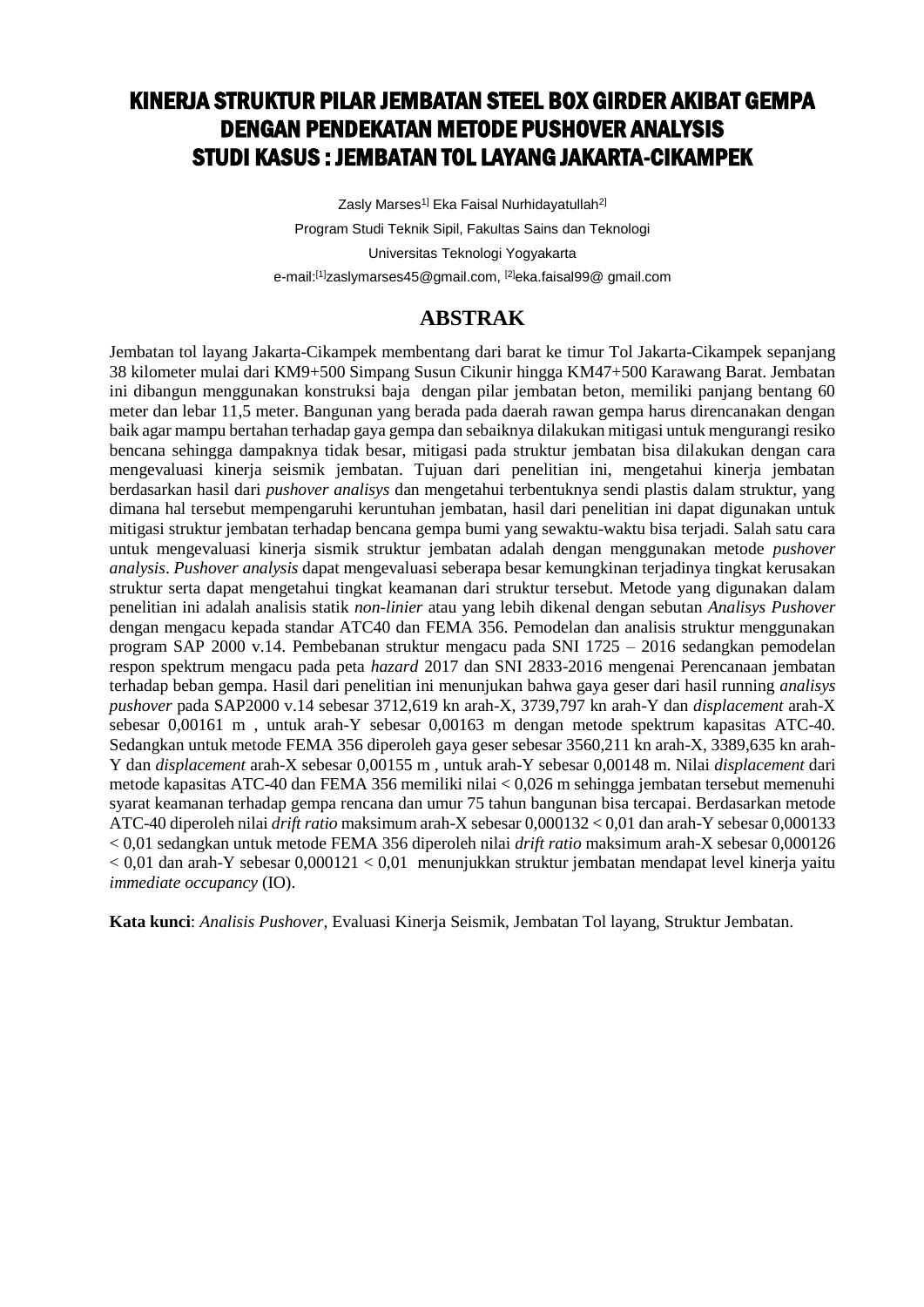## **THE PERFORMANCE OF STEEL BOX GIRDER BRIDGE PILLARS DUE TO THE EARTHQUAKE USING THE PUSHOVER ANALYSIS APPROACH CASE STUDY: JEMBATAN TOL LAYANG JAKARTA-CIKAMPEK**

Zasly Marses<sup>1]</sup> Eka Faisal Nurhidayatullah<sup>2]</sup>

Civil Engineering Department, Faculty of Science and Technology, University of Technology Yogyakarta e-mail:[1]zaslymarses45@gmail.com, [2]eka.faisal99@ gmail.com

The Jakarta-Cikampek flyover bridge stretches from west to east of the Jakarta-Cikampek toll road for 38 kilometers, starting from KM9 + 500 Cikunir Interchange to KM47 + 500 Karawang Barat. This bridge was built using steel construction with concrete bridge pillars and has a span length of 60 meters and a width of 11.5 meters. Buildings located in earthquake-prone areas must be well planned so that they are able to withstand earthquake forces and mitigation should be carried out to reduce the risk of the disasters so that the impact is not large. Mitigation on the bridge structure can be done by evaluating the seismic performance of the bridge. The purpose of this study was to determine the performance of the bridge based on the results of the pushover analysis and to determine the formation of plastic joints in the structure, which affects the collapse of the bridge. The results of this study can be used to mitigate the bridge structure against earthquakes that can occur at any time. One way to evaluate the sismic performance of a bridge structure was by using the pushover analysis method. Pushover analysis can evaluate how likely the level of structural damage was likely to occur and can determine the level of security of the structure. The method used in this research was non-linear static analysis or better known as Pushover Analysis with reference to the ATC40 and FEMA 356 standards. Modeling and structural analysis uses the SAP 2000 v.14 program. Structural loading refered to SNI 1725 - 2016 while the spectrum response modeling refered to the 2017 hazard map and SNI 2833-2016 regarding bridge planning against earthquake loads. The results of this study indicated that the shear force from the results of running analysis pushover on SAP2000 v.14 was 3712.619 kn in X-direction, 3739.797 kn in Y-direction and X-direction displacement of 0.00161 m, for Y-direction of 0.00163 m with the ATC-40 capacity spectrum method. Whereas for the FEMA 356 method, the shear force was 3560.211 kn in the X-direction, 3389.635 kn in the Y-direction and a displacement of the X-direction of 0.00155 m, for the Y-direction of 0.00148 m. The displacement value of the ATC-40 and FEMA 356 capacity methods had a value of  $\leq 0.026$  m so that the bridge met the safety requirements against the predicted earthquake and the building age of 75 years can be achieved. Based on the ATC-40 method, the maximum X-direction drift ratio value was 0.000132 <0.01 and the Y-direction was 0.000133 <0.01, while for the FEMA 356 method, the maximum X-direction drift ratio value was 0.000126.  $\leq 0.01$  and Y-direction of 0.000121  $\leq 0.01$  indicated that the bridge structure got the performance level, namely immediate occupancy (IO).

Keywords: *Pushover Analysis, Seismic Performance Evaluation, Flyover Toll Bridge, Bridge Structure.*